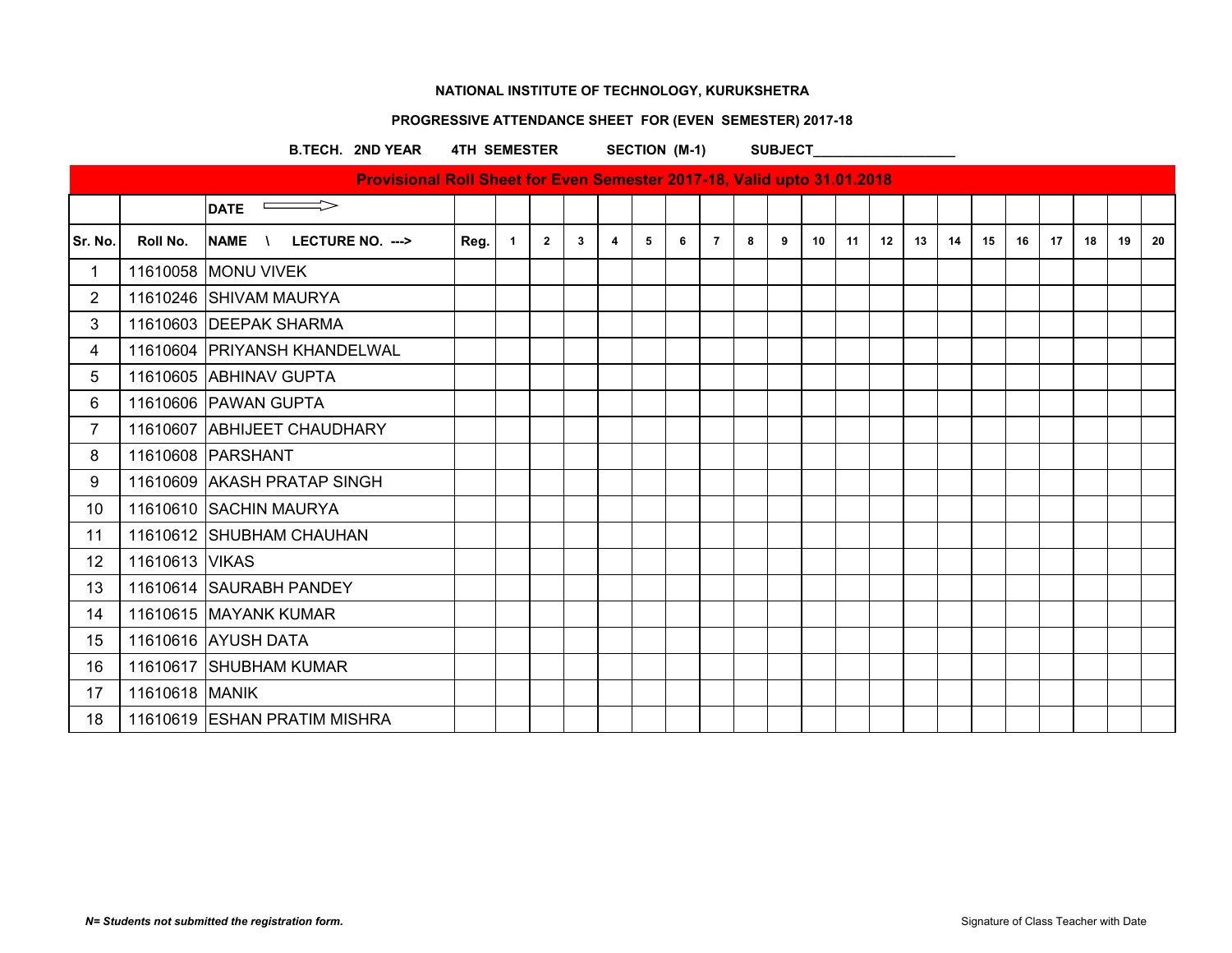### **PROGRESSIVE ATTENDANCE SHEET FOR (EVEN SEMESTER) 2017-18**

## B.TECH. 2ND YEAR 4TH SEMESTER SECTION (M-2) SUBJECT

| <b>AND ILAN THILDENESIEN</b>                                                   |  |  |  | ULUIUN (IVI-4) |  | <b>OUDJLVI</b> |  |  |  |
|--------------------------------------------------------------------------------|--|--|--|----------------|--|----------------|--|--|--|
| <b>Provisional Roll Sheet for Even Semester 2017-18, Valid upto 31.01.2018</b> |  |  |  |                |  |                |  |  |  |
|                                                                                |  |  |  |                |  |                |  |  |  |

|                |                 | $\overline{\phantom{a}}$ DATE     |      |                |                |    |                |   |   |                |   |   |                 |    |    |    |    |    |    |    |    |    |    |
|----------------|-----------------|-----------------------------------|------|----------------|----------------|----|----------------|---|---|----------------|---|---|-----------------|----|----|----|----|----|----|----|----|----|----|
| Sr. No.        | Roll No.        | $N = N$ LECTURE NO. $\rightarrow$ | Reg. | $\overline{1}$ | $\overline{2}$ | -3 | $\overline{4}$ | 5 | 6 | $\overline{7}$ | 8 | 9 | 10 <sup>1</sup> | 11 | 12 | 13 | 14 | 15 | 16 | 17 | 18 | 19 | 20 |
| $\mathbf{1}$   | 11610020 SUMIT  |                                   |      |                |                |    |                |   |   |                |   |   |                 |    |    |    |    |    |    |    |    |    |    |
| $2^{\circ}$    |                 | 11610022 BHUVNESHWAR BHARGAVA     |      |                |                |    |                |   |   |                |   |   |                 |    |    |    |    |    |    |    |    |    |    |
| 3              | 11610109 YOGESH |                                   |      |                |                |    |                |   |   |                |   |   |                 |    |    |    |    |    |    |    |    |    |    |
| 4              |                 | 11610620 AMAN KUMAR MEENA         |      |                |                |    |                |   |   |                |   |   |                 |    |    |    |    |    |    |    |    |    |    |
| 5              |                 | 11610621 RAHUL KUMAR MEENA        |      |                |                |    |                |   |   |                |   |   |                 |    |    |    |    |    |    |    |    |    |    |
| 6              |                 | 11610622 SUNIL KUMAR              |      |                |                |    |                |   |   |                |   |   |                 |    |    |    |    |    |    |    |    |    |    |
| $\overline{7}$ |                 | 11610623 ROSHAN KUMAR VERMA       |      |                |                |    |                |   |   |                |   |   |                 |    |    |    |    |    |    |    |    |    |    |
| 8              |                 | 11610624 RAVI JINDAL              |      |                |                |    |                |   |   |                |   |   |                 |    |    |    |    |    |    |    |    |    |    |
| 9              |                 | 11610626 SHANKAR PAL              |      |                |                |    |                |   |   |                |   |   |                 |    |    |    |    |    |    |    |    |    |    |
| 10             |                 | 11610631 RAVI JEENGAR             |      |                |                |    |                |   |   |                |   |   |                 |    |    |    |    |    |    |    |    |    |    |
| 11             |                 | 11610632 SIDDHARTH                |      |                |                |    |                |   |   |                |   |   |                 |    |    |    |    |    |    |    |    |    |    |
| 12             |                 | 11630001 AKASH SINGH              |      |                |                |    |                |   |   |                |   |   |                 |    |    |    |    |    |    |    |    |    |    |
| 13             |                 | 11630002 SAGAR KAVINDRABHAI JANI  |      |                |                |    |                |   |   |                |   |   |                 |    |    |    |    |    |    |    |    |    |    |
| 14             |                 | 11630028 PEMA NAMGAY              |      |                |                |    |                |   |   |                |   |   |                 |    |    |    |    |    |    |    |    |    |    |
| 15             |                 | 11630029 DORJI GYELTSHEN          |      |                |                |    |                |   |   |                |   |   |                 |    |    |    |    |    |    |    |    |    |    |
| 16             |                 | 11630033 JJIGTHRIL KINLEY YOSSEL  |      |                |                |    |                |   |   |                |   |   |                 |    |    |    |    |    |    |    |    |    |    |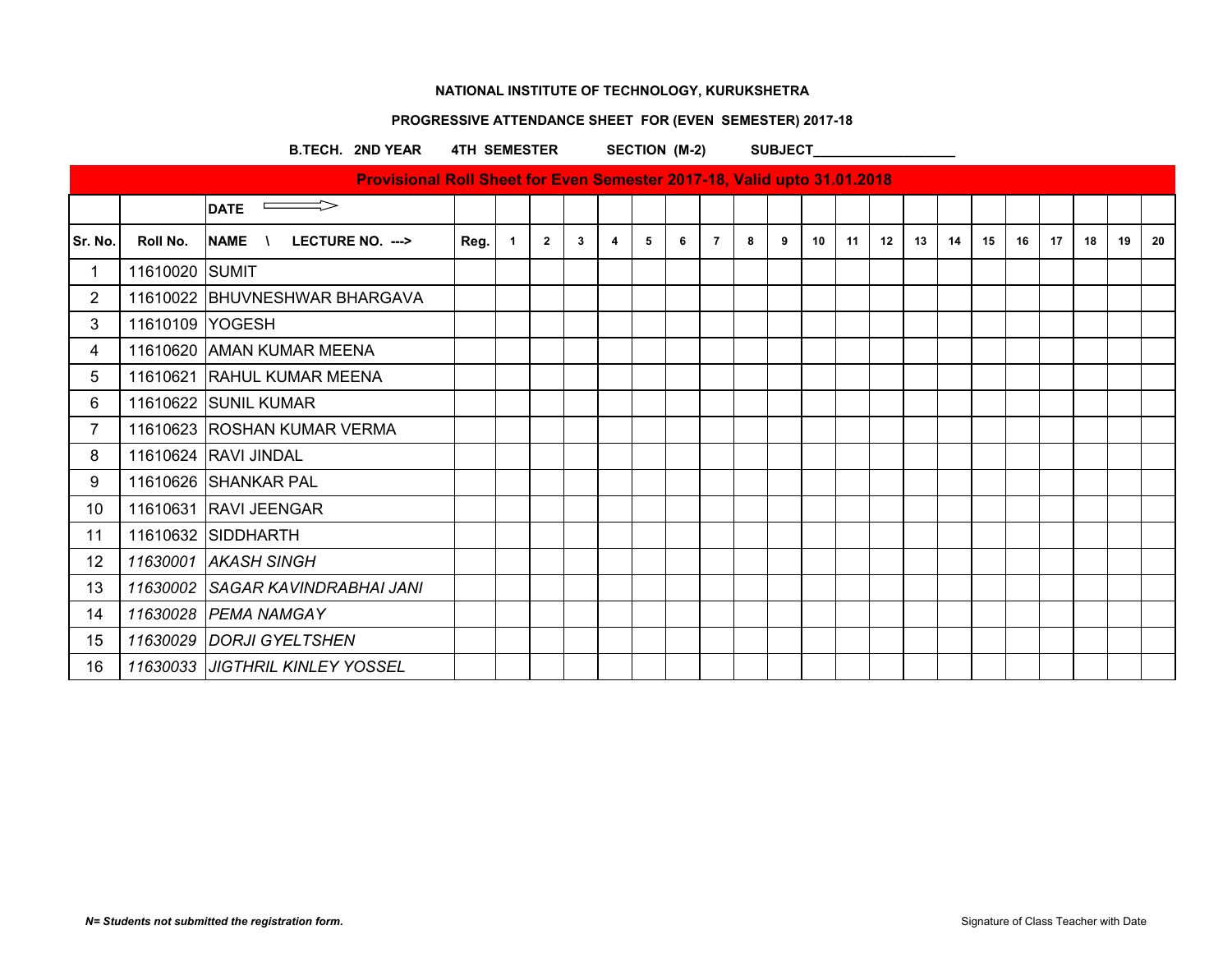### **PROGRESSIVE ATTENDANCE SHEET FOR (EVEN SEMESTER) 2017-18**

### B.TECH. 2ND YEAR 4TH SEMESTER SECTION (M-3) SUBJECT

|                       |                | Provisional Roll Sheet for Even Semester 2017-18, Valid upto 31.01.2018 |      |              |                |   |   |   |   |                |   |   |    |    |    |    |    |    |    |    |    |    |    |
|-----------------------|----------------|-------------------------------------------------------------------------|------|--------------|----------------|---|---|---|---|----------------|---|---|----|----|----|----|----|----|----|----|----|----|----|
|                       |                | $\overline{\phantom{a}}$ DATE                                           |      |              |                |   |   |   |   |                |   |   |    |    |    |    |    |    |    |    |    |    |    |
| Sr. No.               | Roll No.       | NAME \<br>LECTURE NO. --->                                              | Reg. | $\mathbf{1}$ | $\overline{2}$ | 3 | 4 | 5 | 6 | $\overline{7}$ | 8 | 9 | 10 | 11 | 12 | 13 | 14 | 15 | 16 | 17 | 18 | 19 | 20 |
| 1                     | 11610074 NAMAN |                                                                         |      |              |                |   |   |   |   |                |   |   |    |    |    |    |    |    |    |    |    |    |    |
| $\mathbf{2}^{\prime}$ |                | 11610633 ANAND ANURAG                                                   |      |              |                |   |   |   |   |                |   |   |    |    |    |    |    |    |    |    |    |    |    |
| 3                     |                | 11610634 BANDI RAJASHEKAR                                               |      |              |                |   |   |   |   |                |   |   |    |    |    |    |    |    |    |    |    |    |    |
| 4                     |                | 11610635 PAPPU KUMAR SAW                                                |      |              |                |   |   |   |   |                |   |   |    |    |    |    |    |    |    |    |    |    |    |
| 5                     |                | 11610637 KULDEEP KUMAR                                                  |      |              |                |   |   |   |   |                |   |   |    |    |    |    |    |    |    |    |    |    |    |
| 6                     |                | 11610638 NISHANT RAJ                                                    |      |              |                |   |   |   |   |                |   |   |    |    |    |    |    |    |    |    |    |    |    |
| $\overline{7}$        |                | 11610639 SHREY GUPTA                                                    |      |              |                |   |   |   |   |                |   |   |    |    |    |    |    |    |    |    |    |    |    |
| 8                     |                | 11610640 MAHENDER                                                       |      |              |                |   |   |   |   |                |   |   |    |    |    |    |    |    |    |    |    |    |    |
| 9                     |                | 11610641 LALIT KISHOR AGRAWAL                                           |      |              |                |   |   |   |   |                |   |   |    |    |    |    |    |    |    |    |    |    |    |
| 10                    |                | 11610642 PRIYANSH GUPTA                                                 |      |              |                |   |   |   |   |                |   |   |    |    |    |    |    |    |    |    |    |    |    |
| 11                    |                | 11610643 AKASH KUMAR GOYAL                                              |      |              |                |   |   |   |   |                |   |   |    |    |    |    |    |    |    |    |    |    |    |
| 12 <sup>°</sup>       |                | 11610644 YENGKHOM ROBINDRO SINGH                                        |      |              |                |   |   |   |   |                |   |   |    |    |    |    |    |    |    |    |    |    |    |
| 13                    |                | 11630034 TULA RAM SUBBA                                                 |      |              |                |   |   |   |   |                |   |   |    |    |    |    |    |    |    |    |    |    |    |
| 14                    |                | 11630035 KSHITIJ GUPTA                                                  |      |              |                |   |   |   |   |                |   |   |    |    |    |    |    |    |    |    |    |    |    |
| 15 <sub>15</sub>      |                | 11630041 SANJAY MAHATO                                                  |      |              |                |   |   |   |   |                |   |   |    |    |    |    |    |    |    |    |    |    |    |
| 16                    |                | 11630042 JYOTHISH THOMAS                                                |      |              |                |   |   |   |   |                |   |   |    |    |    |    |    |    |    |    |    |    |    |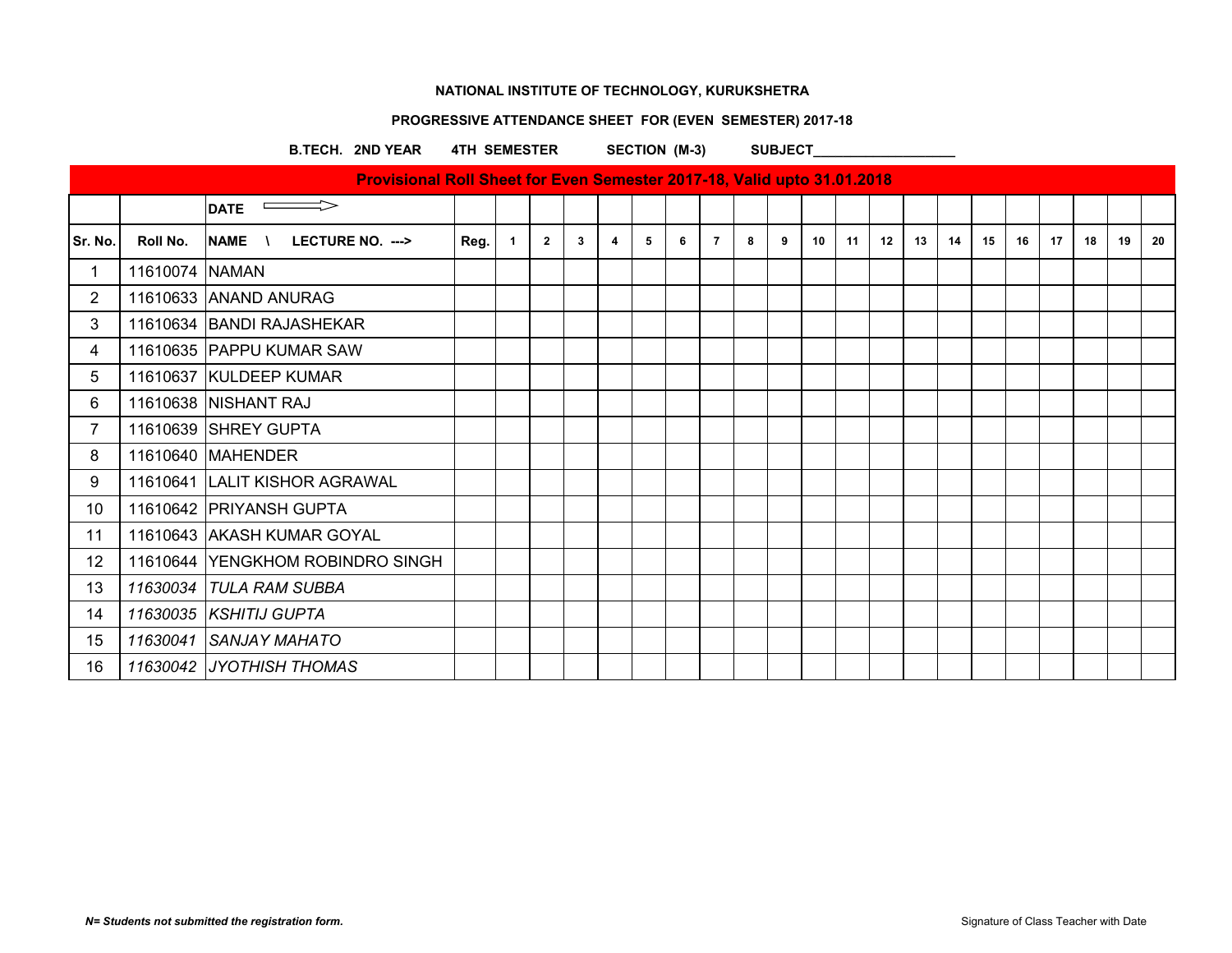### **PROGRESSIVE ATTENDANCE SHEET FOR (EVEN SEMESTER) 2017-18**

#### **B.TECH. 2ND YEAR 4TH SEMESTER SECTION (M-4) SUBJECT**

|                 |                 | Provisional Roll Sheet for Even Semester 2017-18, Valid upto 31.01.2018 |      |                |                |              |                         |   |   |                |   |   |    |    |    |    |    |    |    |    |    |    |    |
|-----------------|-----------------|-------------------------------------------------------------------------|------|----------------|----------------|--------------|-------------------------|---|---|----------------|---|---|----|----|----|----|----|----|----|----|----|----|----|
|                 |                 | $\implies$<br><b>DATE</b>                                               |      |                |                |              |                         |   |   |                |   |   |    |    |    |    |    |    |    |    |    |    |    |
| Sr. No.         | Roll No.        | <b>NAME</b><br>LECTURE NO. ---><br>$\sqrt{ }$                           | Reg. | $\overline{1}$ | $\overline{2}$ | $\mathbf{3}$ | $\overline{\mathbf{4}}$ | 5 | 6 | $\overline{7}$ | 8 | 9 | 10 | 11 | 12 | 13 | 14 | 15 | 16 | 17 | 18 | 19 | 20 |
| 1               |                 | 11610645 SHIVRAJ DHAYAL                                                 |      |                |                |              |                         |   |   |                |   |   |    |    |    |    |    |    |    |    |    |    |    |
| $\overline{2}$  |                 | 11610646 ISKA SIVA LINGA REDDY                                          |      |                |                |              |                         |   |   |                |   |   |    |    |    |    |    |    |    |    |    |    |    |
| 3               |                 | 11610647 ARVIND KUMAR NAGAR                                             |      |                |                |              |                         |   |   |                |   |   |    |    |    |    |    |    |    |    |    |    |    |
| 4               |                 | 11610648 SHUBHRANG DIXIT                                                |      |                |                |              |                         |   |   |                |   |   |    |    |    |    |    |    |    |    |    |    |    |
| 5               |                 | 11610649 AYUSHMAN SA                                                    |      |                |                |              |                         |   |   |                |   |   |    |    |    |    |    |    |    |    |    |    |    |
| 6               |                 | 11610650 SIDDHANT DUBEY                                                 |      |                |                |              |                         |   |   |                |   |   |    |    |    |    |    |    |    |    |    |    |    |
| 7               |                 | 11610651 JAI WASON                                                      |      |                |                |              |                         |   |   |                |   |   |    |    |    |    |    |    |    |    |    |    |    |
| 8               |                 | 11610652 TARUN KUMAR                                                    |      |                |                |              |                         |   |   |                |   |   |    |    |    |    |    |    |    |    |    |    |    |
| 9               |                 | 11610653 DHARAVATH PAVAN KALYAN                                         |      |                |                |              |                         |   |   |                |   |   |    |    |    |    |    |    |    |    |    |    |    |
| 10 <sup>°</sup> |                 | 11610655 SACHIN KUMAR DIGRA                                             |      |                |                |              |                         |   |   |                |   |   |    |    |    |    |    |    |    |    |    |    |    |
| 11              | 11610656 SHIVAM |                                                                         |      |                |                |              |                         |   |   |                |   |   |    |    |    |    |    |    |    |    |    |    |    |
| 12              | 11610657 YOGESH |                                                                         |      |                |                |              |                         |   |   |                |   |   |    |    |    |    |    |    |    |    |    |    |    |
| 13              |                 | 11610658 BABLESH KUMAR                                                  |      |                |                |              |                         |   |   |                |   |   |    |    |    |    |    |    |    |    |    |    |    |
| 14              |                 | 11610659 MUNIRAM MEENA                                                  |      |                |                |              |                         |   |   |                |   |   |    |    |    |    |    |    |    |    |    |    |    |
| 15              |                 | 11610660 JYOTESHWAR                                                     |      |                |                |              |                         |   |   |                |   |   |    |    |    |    |    |    |    |    |    |    |    |
| 16              |                 | 11610661 SHIKHAR TYAGI                                                  |      |                |                |              |                         |   |   |                |   |   |    |    |    |    |    |    |    |    |    |    |    |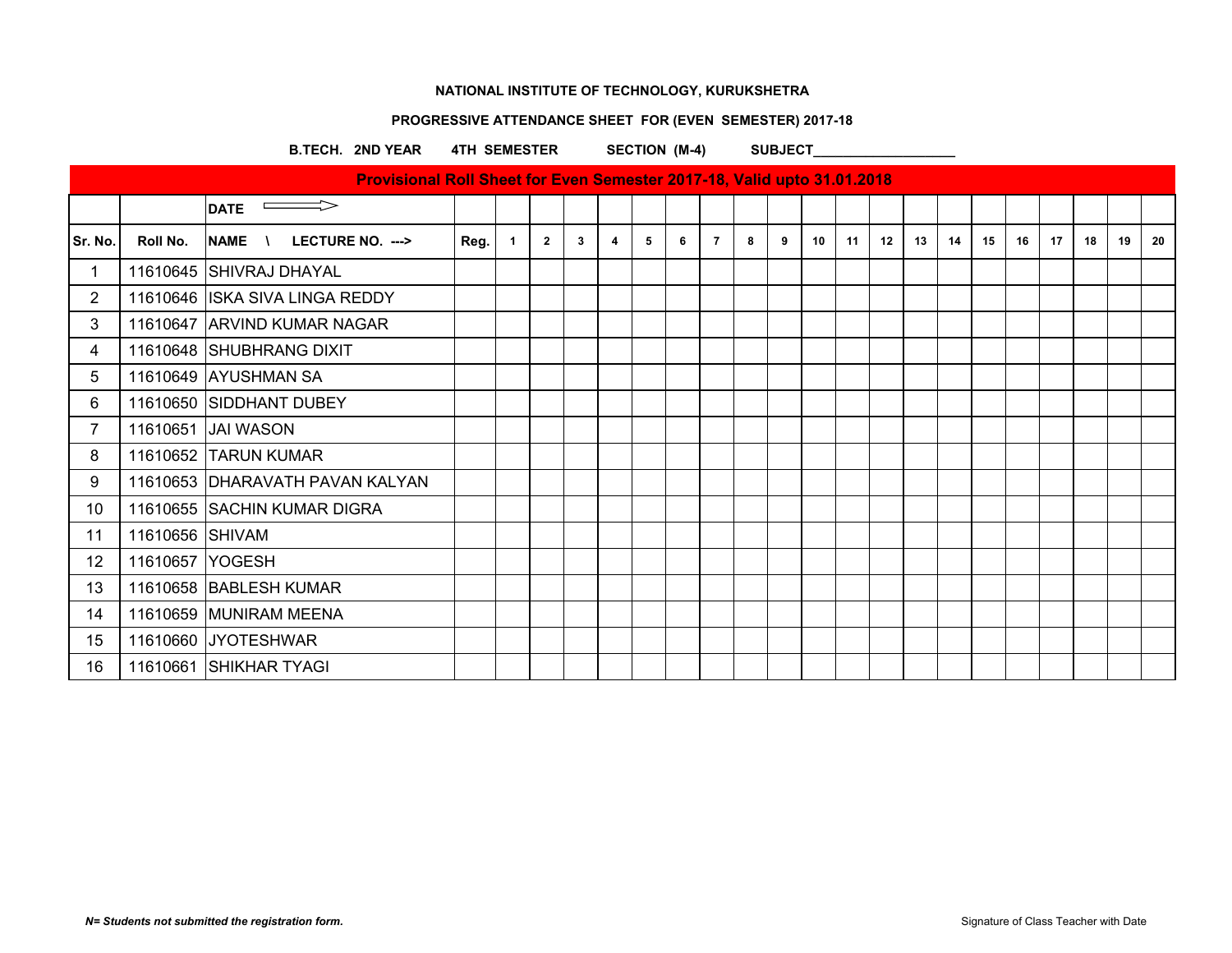### **PROGRESSIVE ATTENDANCE SHEET FOR (EVEN SEMESTER) 2017-18**

#### B.TECH. 2ND YEAR 4TH SEMESTER SECTION (M-5) SUBJECT

|                                                       | ______ |  |
|-------------------------------------------------------|--------|--|
|                                                       |        |  |
|                                                       |        |  |
|                                                       |        |  |
| ________<br><b>Service Contract Contract Contract</b> |        |  |

|                       |                   | <b>Provisional Roll Sheet for Even Semester 2017-18, Valid upto 31.01.2018</b> |      |                |                |    |   |   |   |   |   |   |    |    |    |    |    |    |    |    |    |    |     |
|-----------------------|-------------------|--------------------------------------------------------------------------------|------|----------------|----------------|----|---|---|---|---|---|---|----|----|----|----|----|----|----|----|----|----|-----|
|                       |                   | <b>DATE</b>                                                                    |      |                |                |    |   |   |   |   |   |   |    |    |    |    |    |    |    |    |    |    |     |
| Sr. No.               | Roll No.          | NAME \<br>LECTURE NO. --->                                                     | Reg. | $\overline{1}$ | $\overline{2}$ | -3 | 4 | 5 | 6 | 7 | 8 | 9 | 10 | 11 | 12 | 13 | 14 | 15 | 16 | 17 | 18 | 19 | -20 |
|                       |                   | 11610664 BIRENDER KUMAR                                                        |      |                |                |    |   |   |   |   |   |   |    |    |    |    |    |    |    |    |    |    |     |
| $\mathbf{2}^{\prime}$ |                   | 11610666 HARSH SHARMA                                                          |      |                |                |    |   |   |   |   |   |   |    |    |    |    |    |    |    |    |    |    |     |
| 3                     |                   | 11610667 SHIVAM BHARDWAJ                                                       |      |                |                |    |   |   |   |   |   |   |    |    |    |    |    |    |    |    |    |    |     |
| 4                     |                   | 11610668 HEMRAJ KUMAWAT                                                        |      |                |                |    |   |   |   |   |   |   |    |    |    |    |    |    |    |    |    |    |     |
| 5                     |                   | 11610670 BHAVIK ROOPCHANDANI                                                   |      |                |                |    |   |   |   |   |   |   |    |    |    |    |    |    |    |    |    |    |     |
| 6                     |                   | 11610671 KAILASH KATARIYA                                                      |      |                |                |    |   |   |   |   |   |   |    |    |    |    |    |    |    |    |    |    |     |
| 7                     |                   | 11610672 POTTABATHINI SAI CHARAN                                               |      |                |                |    |   |   |   |   |   |   |    |    |    |    |    |    |    |    |    |    |     |
| 8                     |                   | 11610673 CHUKKA SAI KIRAN                                                      |      |                |                |    |   |   |   |   |   |   |    |    |    |    |    |    |    |    |    |    |     |
| 9                     |                   | 11610674 SHASHIKANT VERMA                                                      |      |                |                |    |   |   |   |   |   |   |    |    |    |    |    |    |    |    |    |    |     |
| 10                    |                   | 11610675 SAURABH KUMAR                                                         |      |                |                |    |   |   |   |   |   |   |    |    |    |    |    |    |    |    |    |    |     |
| 11                    |                   | 11610676 SHIVAM KUMAR                                                          |      |                |                |    |   |   |   |   |   |   |    |    |    |    |    |    |    |    |    |    |     |
| $12 \overline{ }$     |                   | 11610677 HARSHVEER GOYAL                                                       |      |                |                |    |   |   |   |   |   |   |    |    |    |    |    |    |    |    |    |    |     |
| 13                    | 11610678   MANISH |                                                                                |      |                |                |    |   |   |   |   |   |   |    |    |    |    |    |    |    |    |    |    |     |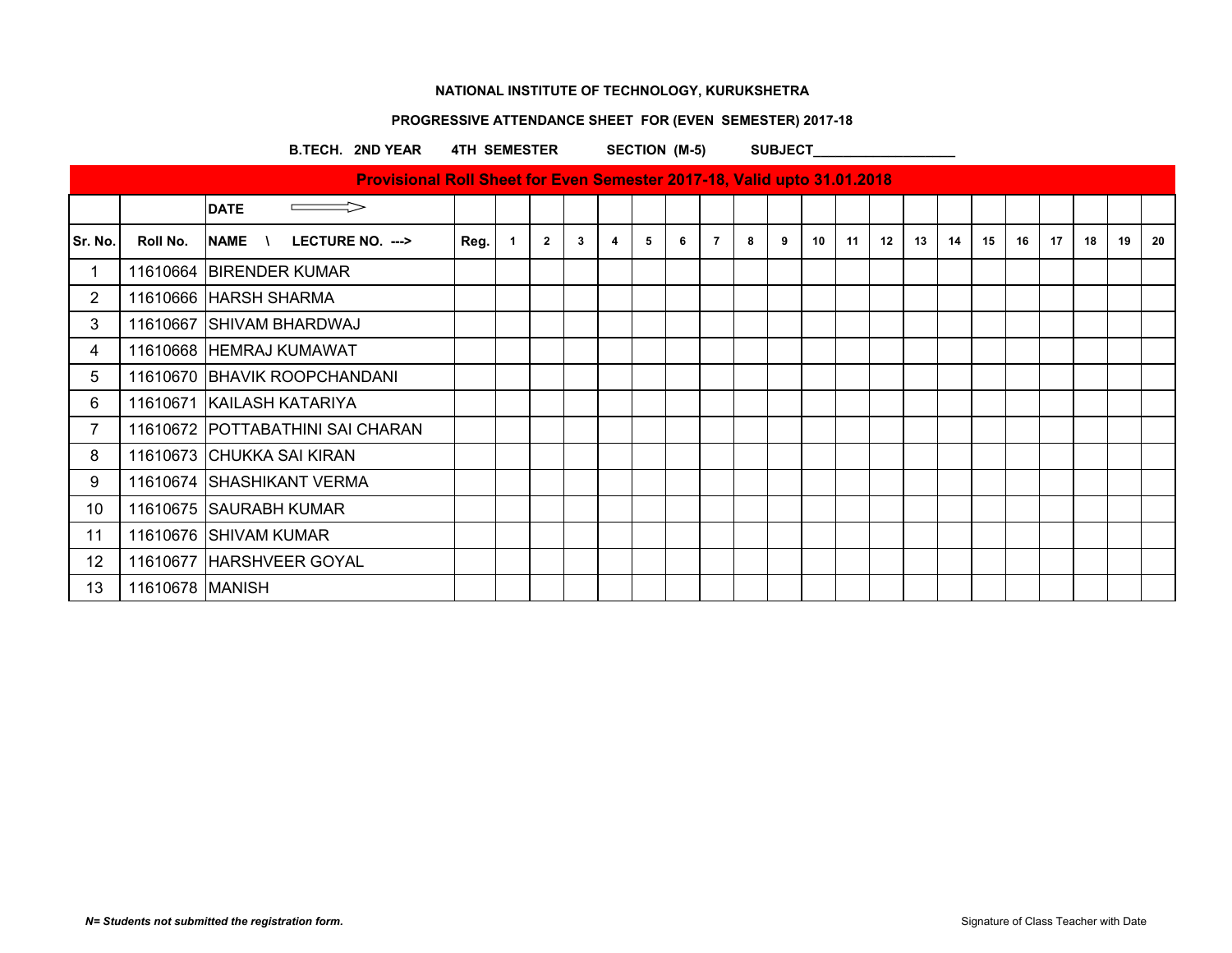### **PROGRESSIVE ATTENDANCE SHEET FOR (EVEN SEMESTER) 2017-18**

#### B.TECH. 2ND YEAR 4TH SEMESTER SECTION (M-6) SUBJECT

|                |                | Provisional Roll Sheet for Even Semester 2017-18, Valid upto 31.01.2018 |      |              |                |   |                |   |   |                |   |   |    |    |    |    |    |    |    |    |    |    |    |
|----------------|----------------|-------------------------------------------------------------------------|------|--------------|----------------|---|----------------|---|---|----------------|---|---|----|----|----|----|----|----|----|----|----|----|----|
|                |                | <b>DATE</b>                                                             |      |              |                |   |                |   |   |                |   |   |    |    |    |    |    |    |    |    |    |    |    |
| Sr. No.        | Roll No.       | NAME \<br>LECTURE NO. --->                                              | Reg. | $\mathbf{1}$ | $\overline{2}$ | 3 | $\overline{4}$ | 5 | 6 | $\overline{7}$ | 8 | 9 | 10 | 11 | 12 | 13 | 14 | 15 | 16 | 17 | 18 | 19 | 20 |
| $\mathbf 1$    |                | 11610104 MUDIT BHATNAGAR                                                |      |              |                |   |                |   |   |                |   |   |    |    |    |    |    |    |    |    |    |    |    |
| $\overline{2}$ |                | 11610679 SANJAY HARITWAL                                                |      |              |                |   |                |   |   |                |   |   |    |    |    |    |    |    |    |    |    |    |    |
| 3              |                | 11610680 DEEPIKA SANGWAN                                                |      |              |                |   |                |   |   |                |   |   |    |    |    |    |    |    |    |    |    |    |    |
| 4              |                | 11610682 SWIKRITI KUMARI                                                |      |              |                |   |                |   |   |                |   |   |    |    |    |    |    |    |    |    |    |    |    |
| 5              |                | 11610683 SOMVEER KHATKAR                                                |      |              |                |   |                |   |   |                |   |   |    |    |    |    |    |    |    |    |    |    |    |
| 6              |                | 11610684 ANURAG KUMAR GAURAV                                            |      |              |                |   |                |   |   |                |   |   |    |    |    |    |    |    |    |    |    |    |    |
| $\overline{7}$ | 11610685 ANMOL |                                                                         |      |              |                |   |                |   |   |                |   |   |    |    |    |    |    |    |    |    |    |    |    |
| 8              |                | 11610686 ARPIT ARORA                                                    |      |              |                |   |                |   |   |                |   |   |    |    |    |    |    |    |    |    |    |    |    |
| 9              |                | 11610687 VIRAG JHAMB                                                    |      |              |                |   |                |   |   |                |   |   |    |    |    |    |    |    |    |    |    |    |    |
| 10             |                | 11610688 JAI NIMBHAL                                                    |      |              |                |   |                |   |   |                |   |   |    |    |    |    |    |    |    |    |    |    |    |
| 11             | 11610689 ROHIT |                                                                         |      |              |                |   |                |   |   |                |   |   |    |    |    |    |    |    |    |    |    |    |    |
| 12             |                | 11610690 HARSHIT SINGHAL                                                |      |              |                |   |                |   |   |                |   |   |    |    |    |    |    |    |    |    |    |    |    |
| 13             |                | 11610691   MAYANK GUPTA                                                 |      |              |                |   |                |   |   |                |   |   |    |    |    |    |    |    |    |    |    |    |    |
| 14             |                | 11610692 SUMIT SAINI                                                    |      |              |                |   |                |   |   |                |   |   |    |    |    |    |    |    |    |    |    |    |    |
| 15             |                | 11610693 SHIVAM YADAV                                                   |      |              |                |   |                |   |   |                |   |   |    |    |    |    |    |    |    |    |    |    |    |
| 16             |                | 11610694 DEEPAK DEV                                                     |      |              |                |   |                |   |   |                |   |   |    |    |    |    |    |    |    |    |    |    |    |
| 17             |                | 11610697 AKSHIT YADAV                                                   |      |              |                |   |                |   |   |                |   |   |    |    |    |    |    |    |    |    |    |    |    |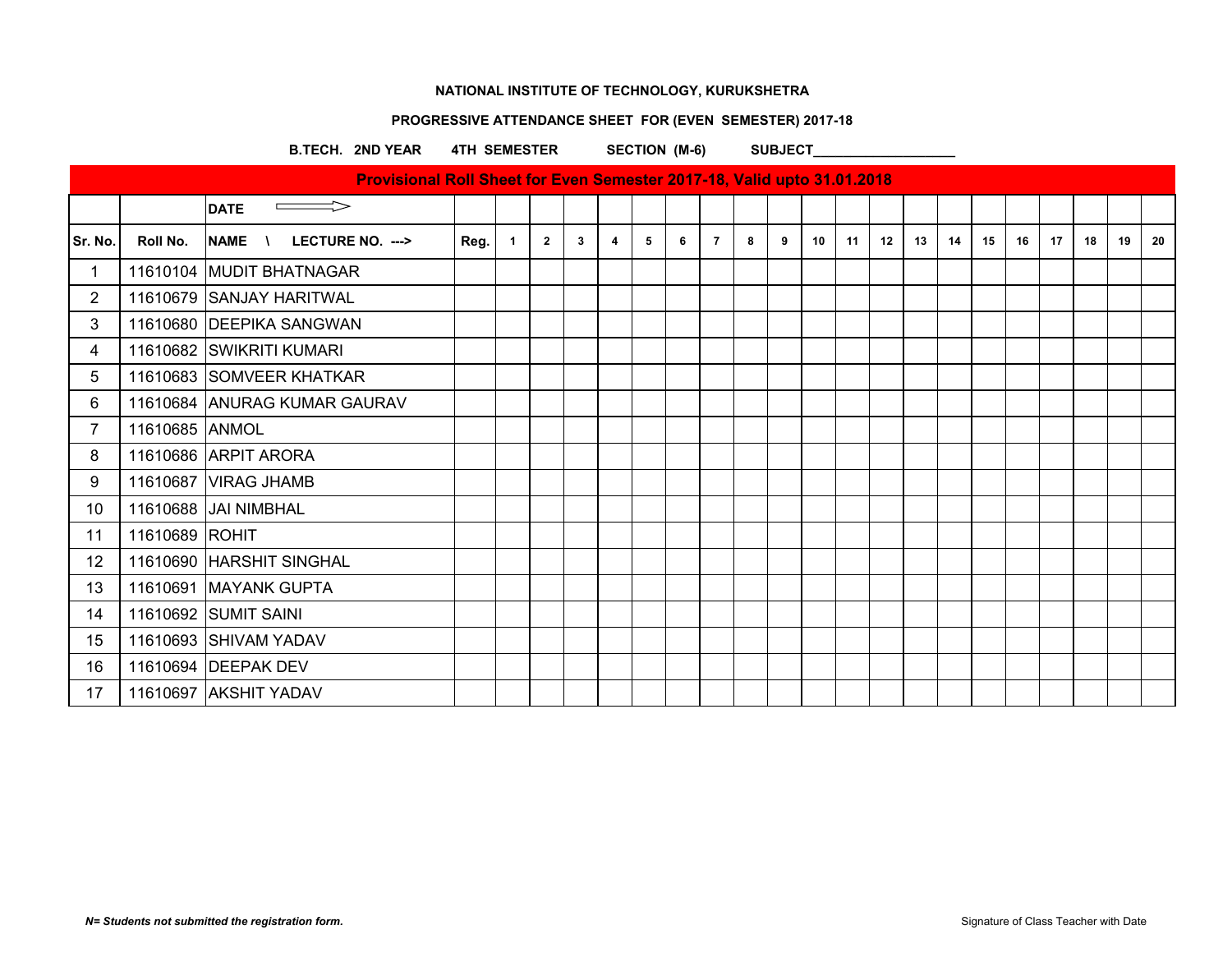### **PROGRESSIVE ATTENDANCE SHEET FOR (EVEN SEMESTER) 2017-18**

B.TECH. 2ND YEAR 4TH SEMESTER SECTION (M-7) SUBJECT

|                |                 | Provisional Roll Sheet for Even Semester 2017-18, Valid upto 31.01.2018 |      |                |                |                |                |   |   |                |   |   |    |    |    |    |    |    |    |    |    |    |    |
|----------------|-----------------|-------------------------------------------------------------------------|------|----------------|----------------|----------------|----------------|---|---|----------------|---|---|----|----|----|----|----|----|----|----|----|----|----|
|                |                 | <b>DATE</b><br>$\implies$                                               |      |                |                |                |                |   |   |                |   |   |    |    |    |    |    |    |    |    |    |    |    |
|                |                 |                                                                         |      |                |                |                |                |   |   |                |   |   |    |    |    |    |    |    |    |    |    |    |    |
| Sr. No.        | Roll No.        | NAME \<br>LECTURE NO. --->                                              | Reg. | $\overline{1}$ | $\overline{2}$ | 3 <sup>1</sup> | $\overline{4}$ | 5 | 6 | $\overline{7}$ | 8 | 9 | 10 | 11 | 12 | 13 | 14 | 15 | 16 | 17 | 18 | 19 | 20 |
| 1              | 11610698 PANKAJ |                                                                         |      |                |                |                |                |   |   |                |   |   |    |    |    |    |    |    |    |    |    |    |    |
| $\overline{2}$ | 11610699 MOHIT  |                                                                         |      |                |                |                |                |   |   |                |   |   |    |    |    |    |    |    |    |    |    |    |    |
| $\mathfrak{B}$ |                 | 11610701 PRAVIN KUMAR                                                   |      |                |                |                |                |   |   |                |   |   |    |    |    |    |    |    |    |    |    |    |    |
| 4              | 11610702 MOHIT  |                                                                         |      |                |                |                |                |   |   |                |   |   |    |    |    |    |    |    |    |    |    |    |    |
| 5              |                 | 11610703 ASHWANI SINGH                                                  |      |                |                |                |                |   |   |                |   |   |    |    |    |    |    |    |    |    |    |    |    |
| 6              | 11610704 VISHAL |                                                                         |      |                |                |                |                |   |   |                |   |   |    |    |    |    |    |    |    |    |    |    |    |
| $\overline{7}$ |                 | 11610705 VIPRAW SRIVASTAVA                                              |      |                |                |                |                |   |   |                |   |   |    |    |    |    |    |    |    |    |    |    |    |
| 8              |                 | 11610706 MANISH KUMAR MEENA                                             |      |                |                |                |                |   |   |                |   |   |    |    |    |    |    |    |    |    |    |    |    |
| 9              | 11610707 MUKUL  |                                                                         |      |                |                |                |                |   |   |                |   |   |    |    |    |    |    |    |    |    |    |    |    |
| 10             |                 | 11610708 SHASHANK KUMAR                                                 |      |                |                |                |                |   |   |                |   |   |    |    |    |    |    |    |    |    |    |    |    |
| 11             |                 | 11610709 MOHIT MEENA                                                    |      |                |                |                |                |   |   |                |   |   |    |    |    |    |    |    |    |    |    |    |    |
| 12             |                 | 11610710 RISHABH GUPTA                                                  |      |                |                |                |                |   |   |                |   |   |    |    |    |    |    |    |    |    |    |    |    |
| 13             |                 | 11610711 ROBIN SINGH                                                    |      |                |                |                |                |   |   |                |   |   |    |    |    |    |    |    |    |    |    |    |    |
| 14             |                 | 11610712 AKSHAT CHATURVEDI                                              |      |                |                |                |                |   |   |                |   |   |    |    |    |    |    |    |    |    |    |    |    |
| 15             | 11610713 SWATI  |                                                                         |      |                |                |                |                |   |   |                |   |   |    |    |    |    |    |    |    |    |    |    |    |
| 16             |                 | 11610714   PRASHANT KUMAR SAGAR                                         |      |                |                |                |                |   |   |                |   |   |    |    |    |    |    |    |    |    |    |    |    |